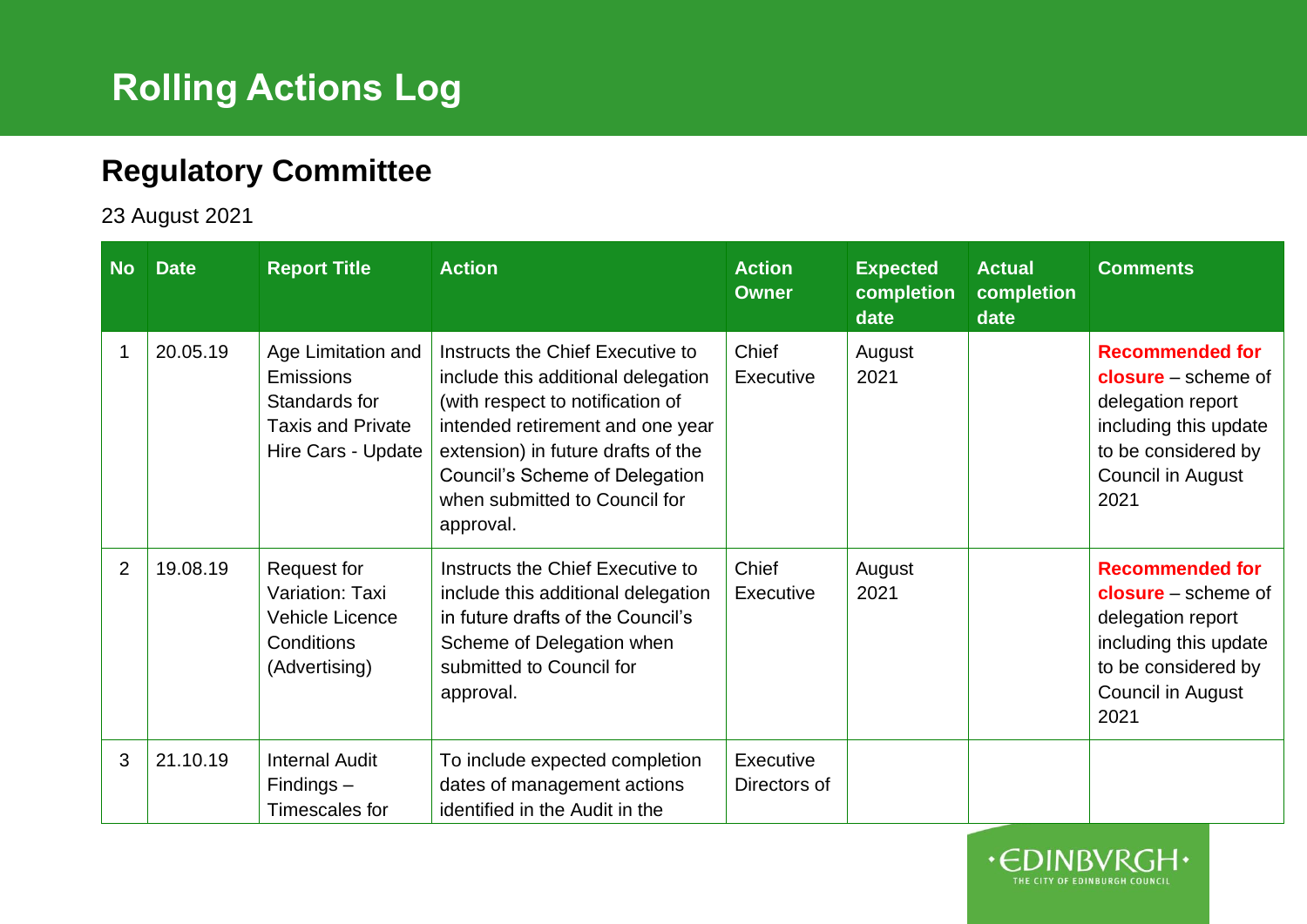| <b>No</b> | <b>Date</b> | <b>Report Title</b>                           | <b>Action</b>                                                                                         | <b>Action</b><br><b>Owner</b>                | <b>Expected</b><br>completion<br>date | <b>Actual</b><br>completion<br>date | <b>Comments</b>                                                                                     |
|-----------|-------------|-----------------------------------------------|-------------------------------------------------------------------------------------------------------|----------------------------------------------|---------------------------------------|-------------------------------------|-----------------------------------------------------------------------------------------------------|
|           |             | Completion of<br>Management<br><b>Actions</b> | Committee's rolling actions log<br>for ongoing monitoring of<br>progress.                             | Place and<br><b>Resources</b>                |                                       |                                     |                                                                                                     |
|           |             |                                               | Implementation of system<br>1.<br>upgrade to APP Civica CX                                            | Executive<br>Director of<br><b>Resources</b> | December<br>2021                      |                                     | Project to replace<br>APP commenced in<br>March 2021                                                |
|           |             |                                               | 2.<br>Performance assessment<br>of system issues with APP<br>as part of a wider<br>performance report | Executive<br>Director of<br>Place            | March 2021                            |                                     | This outstanding<br>action is currently<br>being reviewed for<br>discussion with<br>Internal Audit. |
|           |             |                                               | 3.<br><b>BACS</b> payment reference                                                                   | Executive<br>Director of<br>Place            | March 2021                            |                                     | This outstanding<br>action is currently<br>being reviewed for<br>discussion with<br>Internal Audit. |
|           |             |                                               | 4.<br><b>Inspection Revisit Policy</b>                                                                | Executive<br>Director of<br>Place            | March 2021                            | <b>March 2021</b>                   | Action complete                                                                                     |
|           |             |                                               | 5.<br>Allocation of Inspection<br><b>Visits</b>                                                       | Executive<br>Director of<br>Place            | November<br>2019                      | <b>March 2021</b>                   | Action complete                                                                                     |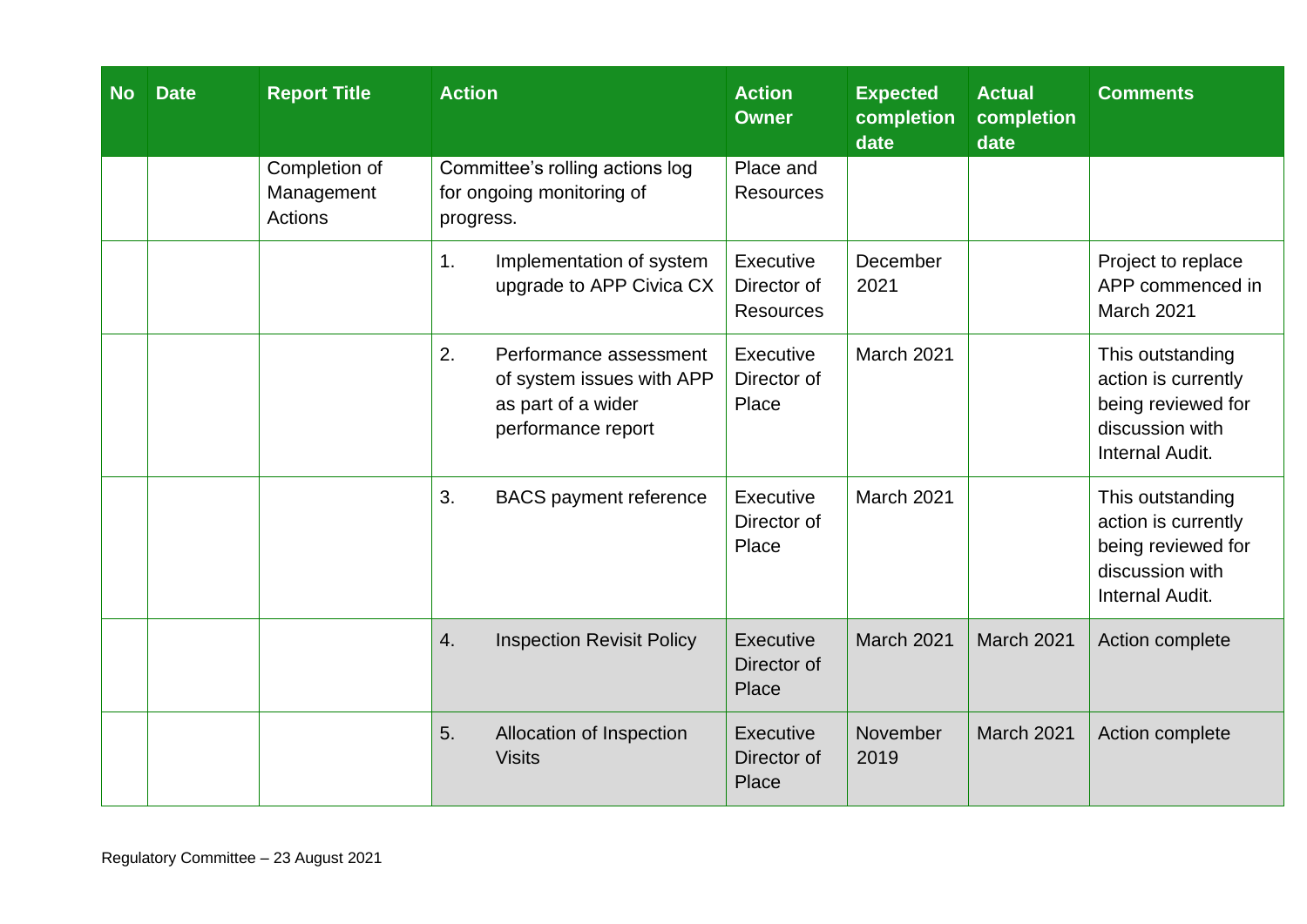| <b>No</b> | <b>Date</b> | <b>Report Title</b> | <b>Action</b> |                                                                              | <b>Action</b><br><b>Owner</b>                | <b>Expected</b><br>completion<br>date | <b>Actual</b><br>completion<br>date | <b>Comments</b>                                                                                     |
|-----------|-------------|---------------------|---------------|------------------------------------------------------------------------------|----------------------------------------------|---------------------------------------|-------------------------------------|-----------------------------------------------------------------------------------------------------|
|           |             |                     | 6.            | Inspection documentation                                                     | Executive<br>Director of<br>Place            | October<br>2019                       | 29 January<br>2020                  | Action complete                                                                                     |
|           |             |                     | 7.            | <b>Request Refund Policy</b>                                                 | <b>Executive</b><br>Director of<br>Place     | October<br>2019                       | 2 November<br>2020                  | Action complete                                                                                     |
|           |             |                     | 8.            | <b>Reconciliation between</b><br>physical applications and<br>APP system     | Executive<br>Director of<br><b>Resources</b> | October<br>2019                       | $\overline{2}$<br>November<br>2020  | Action complete                                                                                     |
|           |             |                     | 9.            | <b>HMO Key Performance</b><br>Indicators and<br><b>Performance Reporting</b> | Executive<br>Director of<br>Place            | March 2021                            |                                     | This outstanding<br>action is currently<br>being reviewed for<br>discussion with<br>Internal Audit. |
|           |             |                     | 10.           | <b>Training and Guidance</b><br>documentation                                | Executive<br>Director of<br>Place            | November<br>2020                      | 18 January<br>2021                  | Action complete                                                                                     |
|           |             |                     | 11.           | HMO application<br>processing procedures                                     | Executive<br>Director of<br>Place            | December<br>2019                      | 2 November<br>2020                  | Action complete                                                                                     |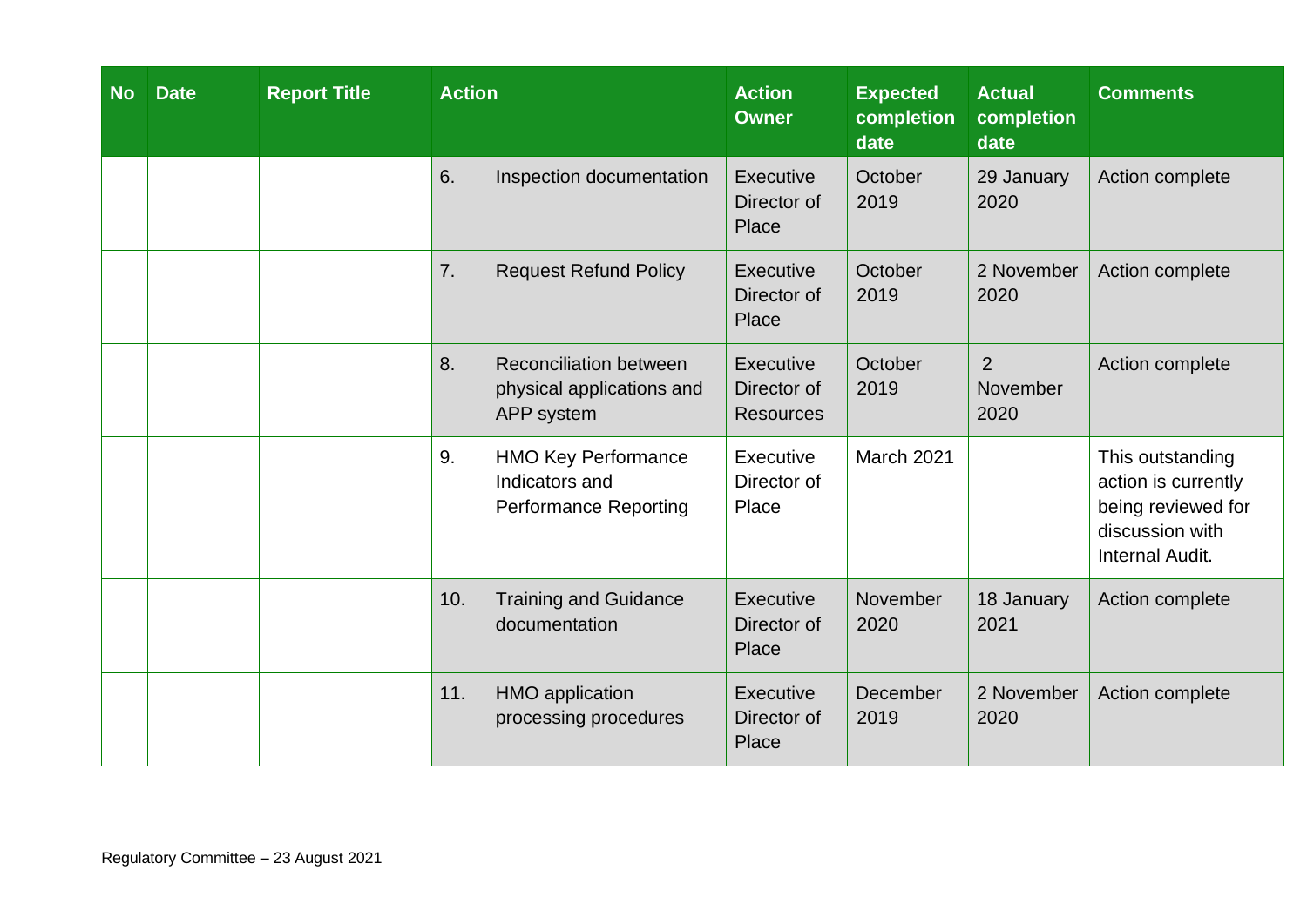| <b>No</b> | <b>Date</b> | <b>Report Title</b>               | <b>Action</b>                                                                                                                                                                                                                                                                                                                                                                                                                                                                                                                                                                                                                                                                  | <b>Action</b><br><b>Owner</b>     | <b>Expected</b><br>completion<br>date | <b>Actual</b><br>completion<br>date | <b>Comments</b>                                                                                                                                                                                                                                               |
|-----------|-------------|-----------------------------------|--------------------------------------------------------------------------------------------------------------------------------------------------------------------------------------------------------------------------------------------------------------------------------------------------------------------------------------------------------------------------------------------------------------------------------------------------------------------------------------------------------------------------------------------------------------------------------------------------------------------------------------------------------------------------------|-----------------------------------|---------------------------------------|-------------------------------------|---------------------------------------------------------------------------------------------------------------------------------------------------------------------------------------------------------------------------------------------------------------|
| 4         | 09.03.20    | Private Hire Car<br>Overprovision | To instruct officers to undertake<br>the actions as detailed in section<br>5 of the report:<br>Officers would undertake<br>necessary actions to<br>appoint an appropriately<br>experienced and skilled<br>external consultant to<br>undertake the required<br>research and analysis<br>work on taxi demand and<br>assessment of PHC<br>overprovision. A full<br>equalities impact<br>assessment would be<br>required with regard to any<br>recommendations that the<br>consultant submitted to<br>the Council.<br>In addition, officers would<br>continue to engage<br>directly with relevant<br>stakeholders.<br>Upon conclusion of any<br>$\bullet$<br>research and analysis | Executive<br>Director of<br>Place | Dec 2021                              |                                     | Procurement of<br>consultants was<br>delayed by the public<br>health emergency.<br>Report appointing<br>consultants approved<br>by Finance and<br><b>Resources</b><br>Committee in March<br>21.<br>Initiation meeting<br>with consultants has<br>taken place. |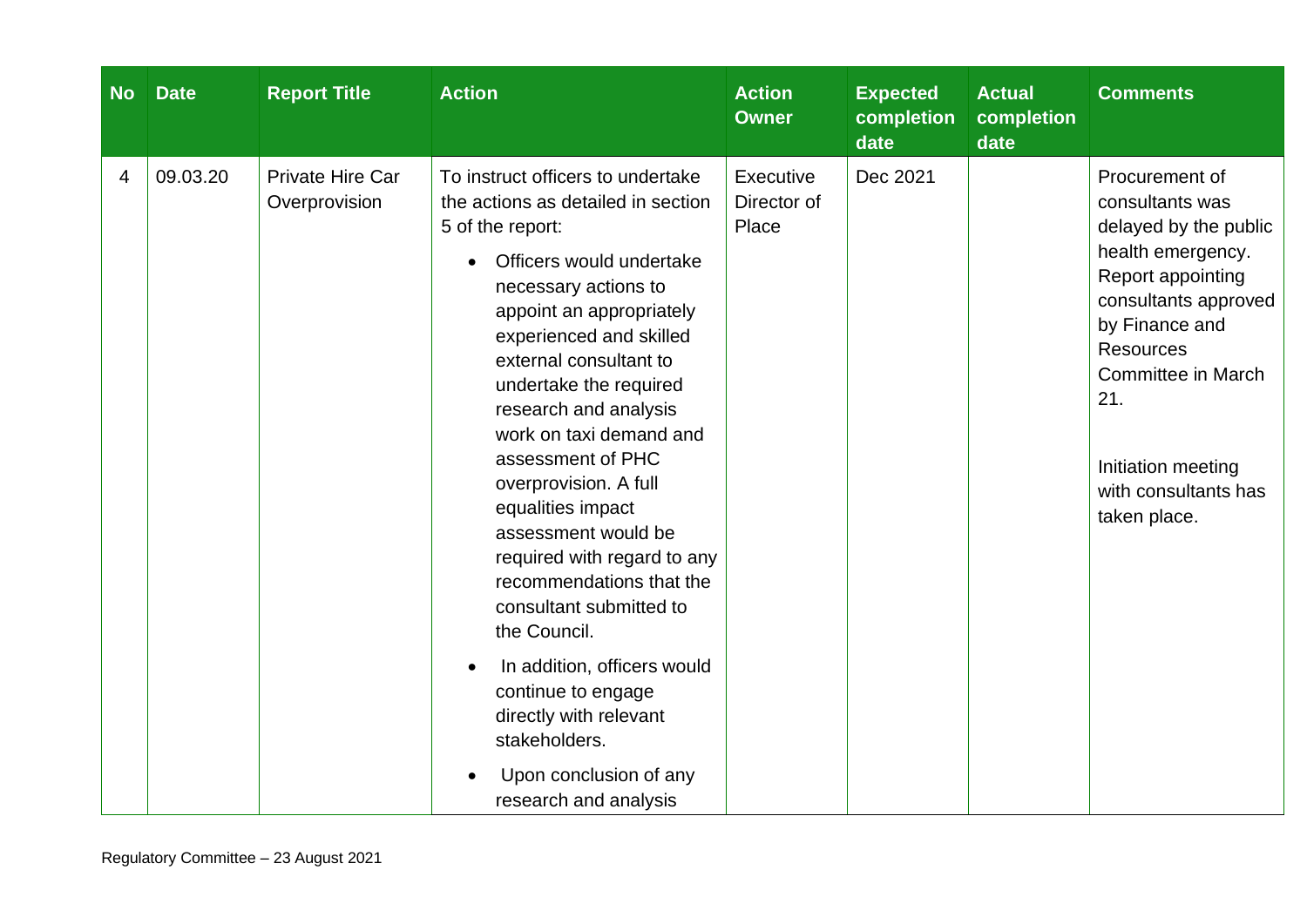| <b>No</b> | <b>Date</b> | <b>Report Title</b>                                                                                                                               | <b>Action</b>                                                                                                                                                                                                                                                                                                                                                                 | <b>Action</b><br><b>Owner</b>     | <b>Expected</b><br>completion<br>date | <b>Actual</b><br>completion<br>date | <b>Comments</b>                                                                                                                  |
|-----------|-------------|---------------------------------------------------------------------------------------------------------------------------------------------------|-------------------------------------------------------------------------------------------------------------------------------------------------------------------------------------------------------------------------------------------------------------------------------------------------------------------------------------------------------------------------------|-----------------------------------|---------------------------------------|-------------------------------------|----------------------------------------------------------------------------------------------------------------------------------|
|           |             |                                                                                                                                                   | completed by an<br>appointed contractor,<br>officers would present the<br>collected data and any<br>supporting information to<br>the committee.<br>It was intended to<br>undertake consultation<br>with a wider group,<br>including making the<br>results of the research and<br>any recommendations<br>brought forward by<br>officers, available for<br>public consultation. |                                   |                                       |                                     |                                                                                                                                  |
| 5         | 18.01.21    | Air Weapons and<br>Licensing<br>(Scotland) Act<br>$2015 -$ Sexual<br>Entertainment<br>Venues-<br>Proposed<br>Resolution, Policy<br>and Conditions | Instruct that a statutory<br>consultation on the draft<br>resolution, policy and conditions<br>set out in Appendices 1, 2 and 3<br>is carried out, with the results<br>and recommendations to be<br>brought back to the Committee<br>for agreement in principle.                                                                                                              | Executive<br>Director of<br>Place |                                       |                                     | <b>Consultation went</b><br>live on 12 April 2021<br>and now complete.<br>Formal proposals will<br>be made within two<br>cycles. |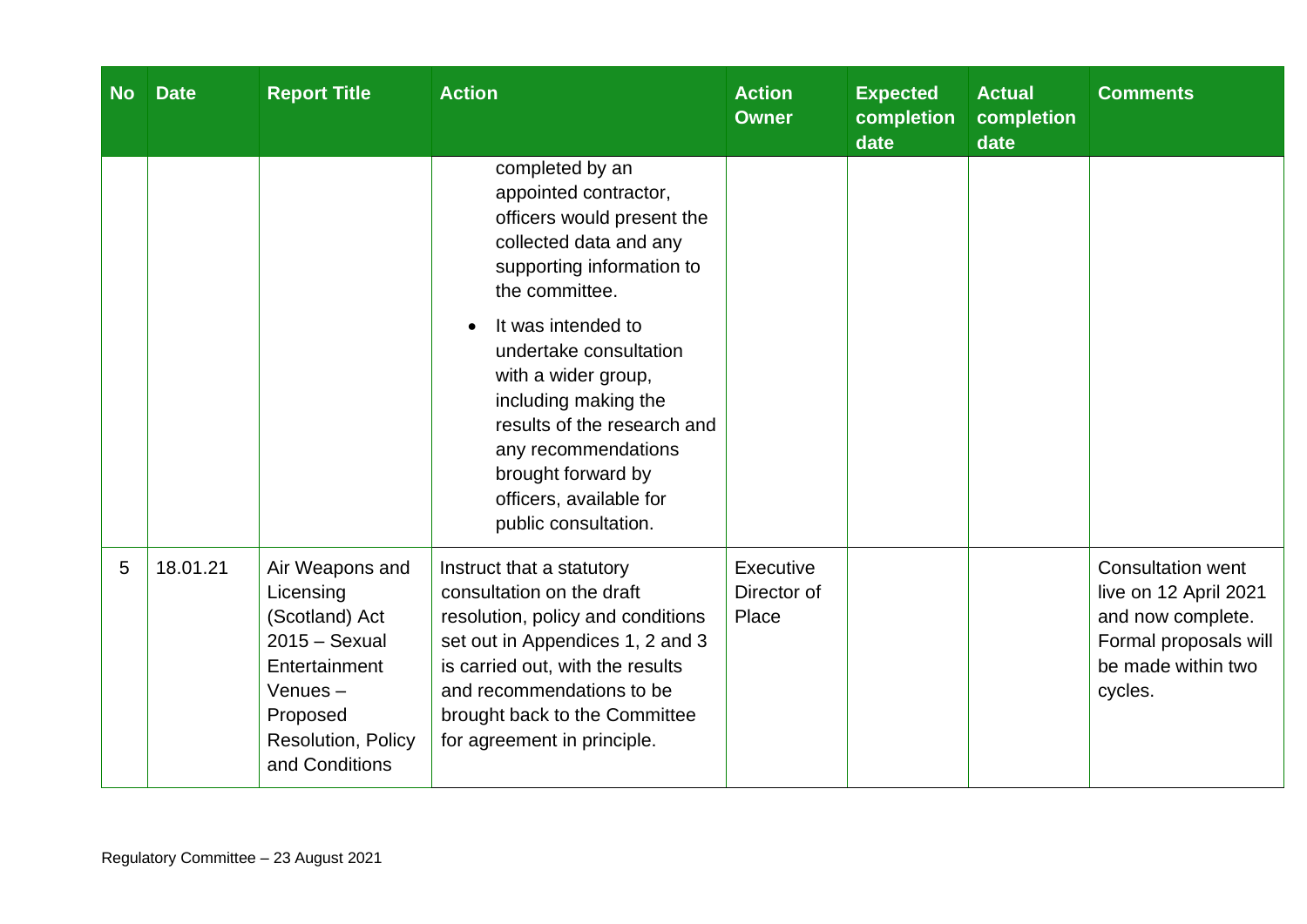| <b>No</b>      | <b>Date</b> | <b>Report Title</b>                                                                                                 | <b>Action</b>                                                                                                                                                                                                                                                                                                                                                                                                                                                     | <b>Action</b><br><b>Owner</b>                   | <b>Expected</b><br>completion<br>date | <b>Actual</b><br>completion<br>date | <b>Comments</b>                                     |
|----------------|-------------|---------------------------------------------------------------------------------------------------------------------|-------------------------------------------------------------------------------------------------------------------------------------------------------------------------------------------------------------------------------------------------------------------------------------------------------------------------------------------------------------------------------------------------------------------------------------------------------------------|-------------------------------------------------|---------------------------------------|-------------------------------------|-----------------------------------------------------|
| 6              | 18.01.21    | <b>Licensing Policy</b><br>Development-<br><b>Street Trading</b><br>Update                                          | To agree that the Convener<br>would write to the Executive<br>Director of Place to request a<br>short term plan which would<br>consider opportunities for street<br>trading, including the use of<br>vacant properties, and to<br>consider a longer term plan to<br>facilitate street trading.                                                                                                                                                                    | Convener /<br>Executive<br>Director of<br>Place | May 2021                              |                                     |                                                     |
| $\overline{7}$ | 17.05.21    | Age Limitation and<br>Emissions<br>Standards for<br><b>Taxis and Private</b><br>Hire Cars -<br><b>Annual Update</b> | Given changes:<br>i. in regulations, recent and<br>intended; and<br>ii. in the technical specification of<br>the supply of low emission<br>vehicles, including retrofit<br>options,<br>instructs a report, as soon as<br>reasonably practicable,<br>assessing such changes and<br>providing options for<br>incorporating beneficial changes<br>which may impact on age limit<br>and Euro 6 in the City of<br>Edinburgh Council standards and<br>licensing regime. | Executive<br>Director of<br>Place               | As soon as<br>practicable             |                                     | Update report<br>submitted to the<br>August meeting |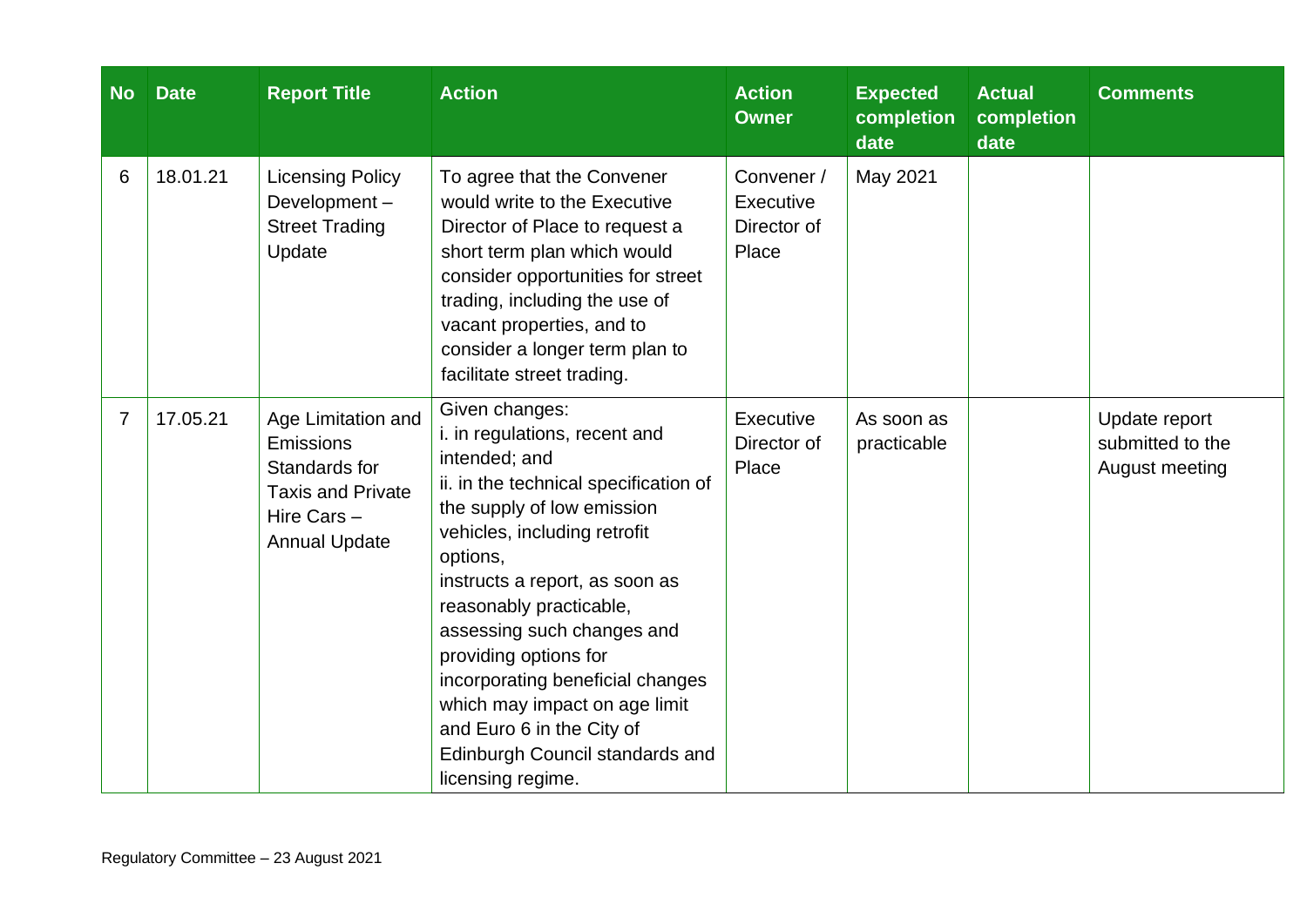| <b>No</b> | <b>Date</b> | <b>Report Title</b>                                                                        | <b>Action</b>                                                                                                                                                                                                                                                                                                                                                                                                                                                                                                                                                                                                                                                                                                                                                                                                                                                                                                                                                                                          | <b>Action</b><br><b>Owner</b>     | <b>Expected</b><br>completion<br>date                                         | <b>Actual</b><br>completion<br>date | <b>Comments</b>                                                                                                                                                                                |
|-----------|-------------|--------------------------------------------------------------------------------------------|--------------------------------------------------------------------------------------------------------------------------------------------------------------------------------------------------------------------------------------------------------------------------------------------------------------------------------------------------------------------------------------------------------------------------------------------------------------------------------------------------------------------------------------------------------------------------------------------------------------------------------------------------------------------------------------------------------------------------------------------------------------------------------------------------------------------------------------------------------------------------------------------------------------------------------------------------------------------------------------------------------|-----------------------------------|-------------------------------------------------------------------------------|-------------------------------------|------------------------------------------------------------------------------------------------------------------------------------------------------------------------------------------------|
| 8         | 17.05.21    | Motion by<br>Councillor Barrie -<br>Street Occupation,<br>Trading, Licences<br>and Permits | In support of 'all possible means'<br>Committee calls for an urgent<br>report, within one cycle, to<br>consider what further steps could<br>be taken regarding permits costs,<br>eligibility of businesses not<br>necessarily seeking to use table<br>and chairs as part of business<br>recovery, to apply for and use<br>suitable Outdoor Areas in the city<br>and whether such permits would<br>be chargeable. This report<br>should include consideration of<br>conditions and costs applied to<br>market traders, street traders<br>and outdoor space occupancy<br>with a view to considering what<br>amendments might take place to<br>assist companies and<br>organisations in their post-Covid<br>recovery and beyond.<br>Should beneficial measures be<br>identified prior to the next<br><b>Regulatory Committee that takes</b><br>place on 23 August 2021,<br>consideration should be given to<br>see if they can be implemented if<br>agreement can be reached with<br>Group Spokespersons. | Executive<br>Director of<br>Place | August<br>2021 or<br>earlier by<br>agreement<br>of Group<br>spokespers<br>ons |                                     | This is currently<br>being considered as<br>part of a review of<br>the current<br>arrangements for<br>outdoor area permits<br>and Committee will<br>be updated as soon<br>as possible on this. |